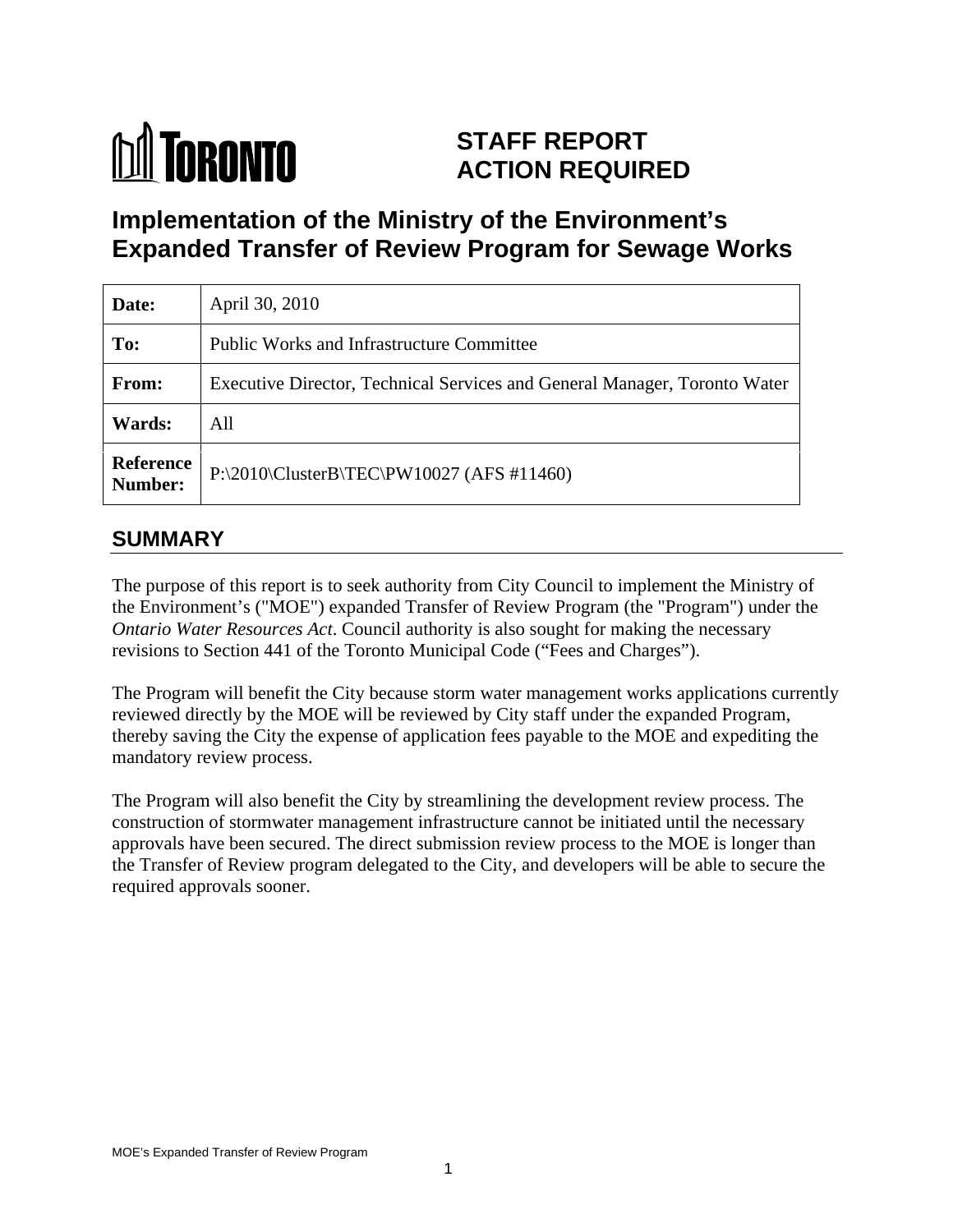## **RECOMMENDATIONS**

### **The General Manager of Toronto Water and the Executive Director of Technical Services recommend that:**

- 1. City Council authorize Staff to participate in the expanded Transfer of Review Program and pilot project which will include additional storm water management works as described in this report,
- 2. City Council delegate authority to Staff designated in writing by the Executive Director of Technical Services and the General Manager of Toronto Water to sign on behalf of the City any application forms required by the MOE as part of the Transfer of Review Program under the *Ontario Water Resources Act*,
- 3. City Council authorize Staff to negotiate and enter into a revised Memorandum of Understanding ("MOU") with the Provincial government as required to implement the expanded Transfer of Review Program, as well as any additional or revised MOU required to include the pilot project works in the Program on a permanent basis, and that the Executive Director of Technical Services be authorized to execute any required MOU on behalf of the City; and
- 4. City Council authorize the amendment of Municipal Code Chapter 441, Fees and Charges, to include the new Transfer of Review Program fees, currently set at \$2,200 for reviews of facilities designed to attenuate stormwater runoff peak flow rate or volume or for managing stormwater runoff quality**,** and \$2,000 for reviews of storm and sanitary pump stations and forcemains and sanitary sewage detention chambers or oversized sewers, as set by the provincial government in Ontario Regulation 364/98, and further that the City Solicitor be authorized to submit bills to amend the amount of these fees at such future time(s) as the provincial government adjusts them.

### **Implementation Points**

City staff in Technical Services currently administering the Transfer of Review Program will follow existing processes for administration and fee collection if the Program is expanded as outlined in this report.

### **Financial Impact**

If adopted, the above recommendations will provide both a cost savings in application fees and a benefit in additional review fees to the City. Staff estimate that on an annual basis, the expanded program will save \$22,000 net of any associated costs to the City and also generate from private proponents \$22,000 in revenue, for an estimated annual net cost benefit to the City of \$44,000.00.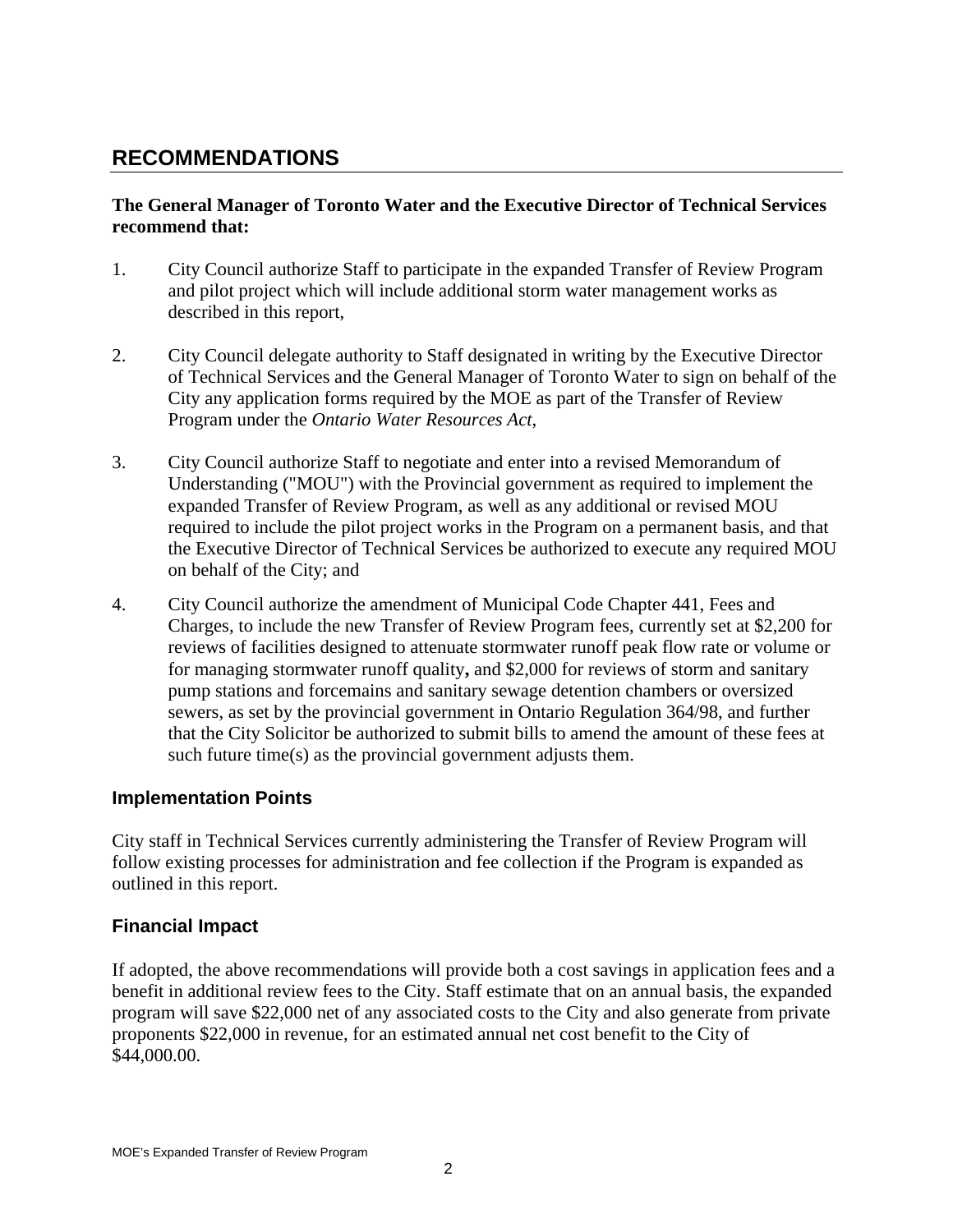Since amalgamation, internal City Divisions were not charged a fee under the current Transfer of Review Program which included standard sewer applications at the rate of \$1,100 per application. The application review fee under the expanded program will be charged to City Divisions, Agencies, Boards, and Commissions as applications previously sent to the Ministry of the Environment will now be reviewed by Technical Services. The review fee for standard sewer applications at the set rate of \$1,100 per application in the existing program, along with additional storm water management applications at the set rates of \$2,000 and \$2,200 in the expanded program will be charged by Technical Services and the proponents will accommodate these costs within their approved capital works budget.

The Deputy City Manager and Chief Financial Officer has reviewed this report and agrees with the financial impact information.

## **DECISION HISTORY**

The Metropolitan Council at its meeting held on May 8, 1991 adopted Item No. 3 of Report No. 11 of the Works Committee (April 10, 1991) without amendment providing authorization to participate in the expanded Transfer of Approvals (Review) program for municipal works which include storm water management works. However, the negotiations with the Ministry of the Environment to participate in the program were not finalized due to budget constraints and insufficient staff resources to administer the program. In 2007 the initiative was revisited with the Ministry. In a letter dated August 28, 2009, the MOE indicated its willingness to expand the scope of the City of Toronto's participation in the Transfer of Review Program.

## **ISSUE BACKGROUND**

The City and its predecessor municipalities have participated in the Transfer of Review Program for many years. The Program permits municipalities to act as an agent on behalf of the MOE and review applications for approval of new or modified water and sewer infrastructure; approvals required under the province's *Ontario Water Resources Act.* The types of works under the Program are restricted to undertakings of a non-complex or less environmentally-sensitive nature. Following review, the municipality submits the application to the MOE with a recommendation for approval. The MOE then issues the Certificate of Approval to the

proponent.<br>The municipality is also entitled to collect a fee for this service from the proponent, which would otherwise be payable to the MOE. The Program benefits municipalities by streamlining the process. The time required to obtain approval from the MOE is shortened, which in turn facilitates development within the municipality. It is estimated that three weeks is saved in the time required to process the average application.

The works currently included in the existing Program for sewage works are: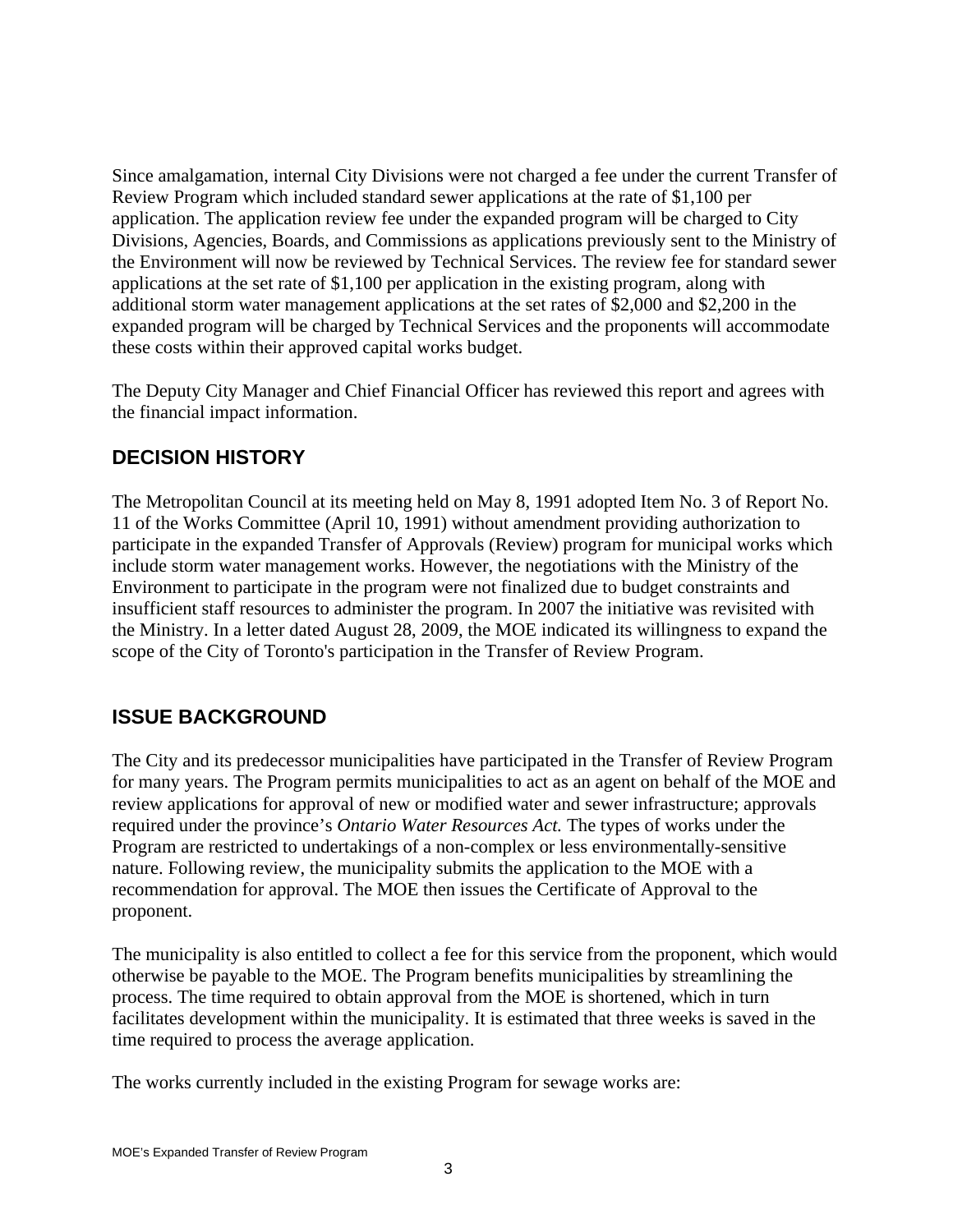- 1. Sanitary and storm sewers (except for new storm water outfalls)
- 2. Sewage pumping stations and forcemains (except for those pumping directly to a sewage treatment plant)
- 3. Rehabilitation of existing combined sewers where there is no increase in combined sewage overflow (CSO)

In a letter to City Staff dated August 28, 2009, the MOE indicated its willingness to expand the scope of the City of Toronto's participation in the Transfer of Review Program, as described below. Subject to Council approval of participation in the expanded Program, a formalized agreement will follow in a Memorandum of Understanding between the City of Toronto and the MOE.

There are differences in the works originally proposed in the May 8, 1991 Council report and the works ultimately approved for the expanded program by the Ministry. This is due to the change in government structure from the former Metropolitan Toronto to the amalgamated City of Toronto, the implementation of new regulations under the Ontario Water Resources Act by the Province and the Ministry restricting the works included under the August 28, 2009 proposal. The works included in the 2009 proposal are restricted to environmentally less sensitive storm water quantity control projects and there is also a proposed two-year pilot project for a limited number of additional storm water works designed to exfiltrate into the surrounding soils.

If implemented, the expanded Program will require the amendment of Municipal Code Chapter 441, Fees and Charges, to incorporate the provincial review fee which would be payable to the City by development proponents.

## **COMMENTS**

## **Scope of Expanded Program and Pilot Project**

### Expanded Program

If implemented, the expanded Program will include, in addition to the applications listed above, applications for sewers and stormwater management works for quantity control that meet the following criteria:

- 1. The works must discharge to either
	- a. The existing municipal storm sewage collection system, or
	- b. Existing stormwater management works which have a Certificate of Approval and which have an adequate amount of approved design capacity to treat the additional flow;

and

2. The works must only receive drainage from non-industrial lands, as defined by Ontario Regulation 525/98 (Approval Exemptions), as amended from time to time.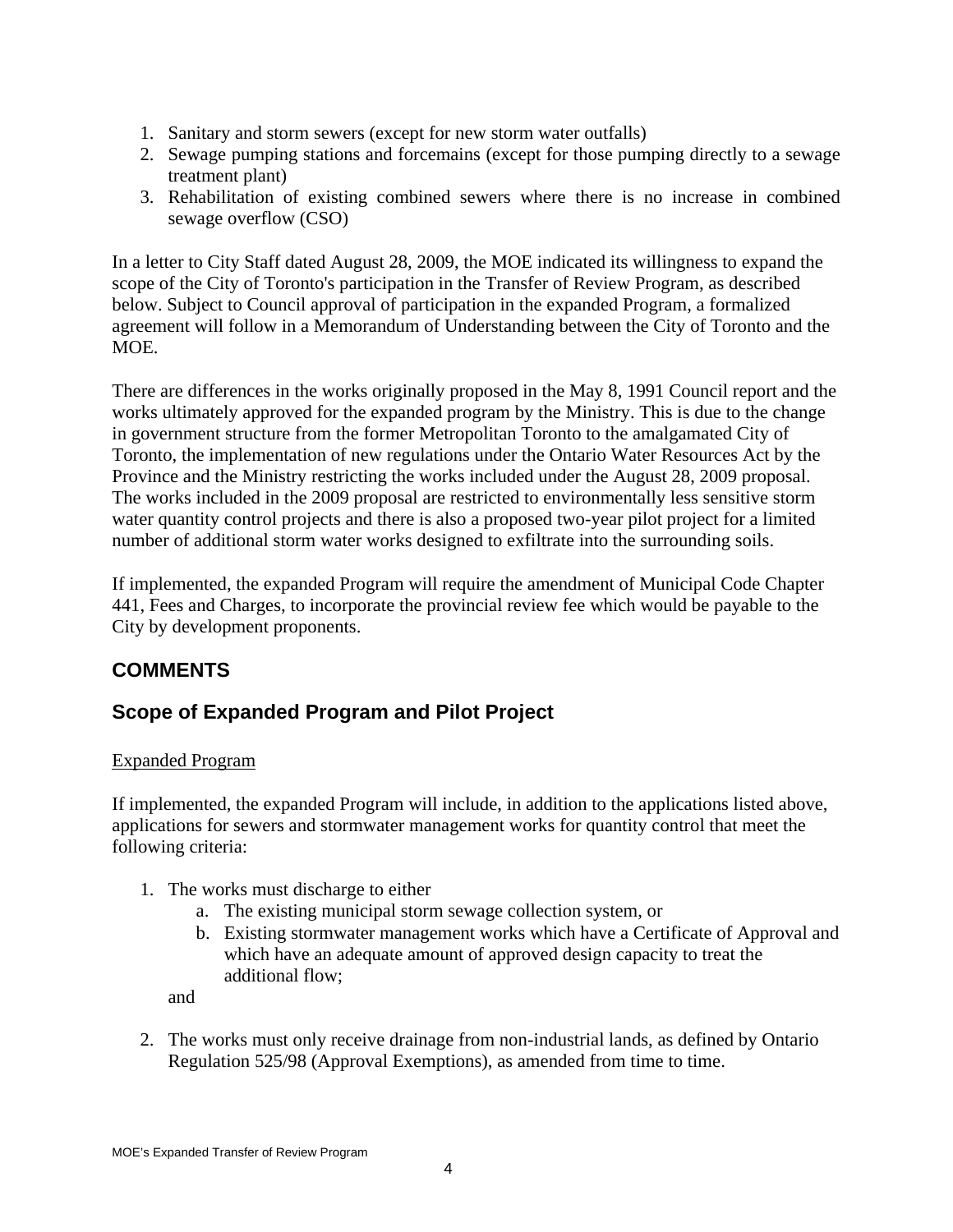As well, the expanded Program would include applications for replacement outfalls that meet the following criteria:

- 1. The outfall being replaced must have an existing Certificate of Approval,
- 2. The replacement outfall must have a similar size, dimensions and performance criteria and be in the same or approximately same location as the existing outfall, and
- 3. The description of the works in the Certificate of Approval drafted for a replacement outfall must identify the receiving watercourse if the outfall discharges into any of the 4 provincially recognized sensitive receivers and/or their tributaries.

### Pilot Project

In addition to the above expansion of the Program, the MOE has proposed a two-year Pilot Project which would include in the Program stormwater management works which are designed to partially infiltrate or exfiltrate into the surrounding soils, which meet the following criteria:

- 1. The works are not a point source of direct discharge to a surface water body or a municipal drain;
- 2. A vertical separation of at least 0.5 metres is maintained between the highest groundwater table (i.e, spring runoff) and the lowest elevation of infiltration or exfiltration stormwater management works which may discharge into the groundwater system;
- 3. Works only receive drainage from non-industrial lands as defined in Ontario Regulation 525/98, as amended; and
- 4. Groundwater is not utilized as a potable water resource anywhere drainage is captured by the stormwater management works.

At the conclusion of the two-year pilot project, City staff will report back to the MOE and it will be determined whether the scope of the Program should be permanently expanded to include the pilot project works. If the pilot project is made a permanent part of the Program, a new MOU or amended MOU with the province may be required at that time.

### **Review Fees**

The current fee structure for sewage works approvals is a flat fee of \$1100 per application, established in accordance with the Minister's Order for Approval Fees issued under the Ontario Water Resources Act and Ontario Regulation 364/98. The current fee schedule consists of an administrative processing component set at \$200 per application, plus a facility-specific component which, for sewers and appurtenances, is \$900.

The new fees applicable to the expanded Transfer of Review Program are \$2,200 for facilities designed to attenuate stormwater runoff peak flow rate or volume or for managing stormwater runoff quality, and \$2,000 for storm and sanitary pump stations and forcemains (which works are already in the program) and sanitary sewage detention chambers or oversized sewers. The fees noted include the \$200 administration component and are flat rate fees that can be charged under the authority of Section 53 of the Ontario Water Resources Act, and Ontario Regulation 364/98.